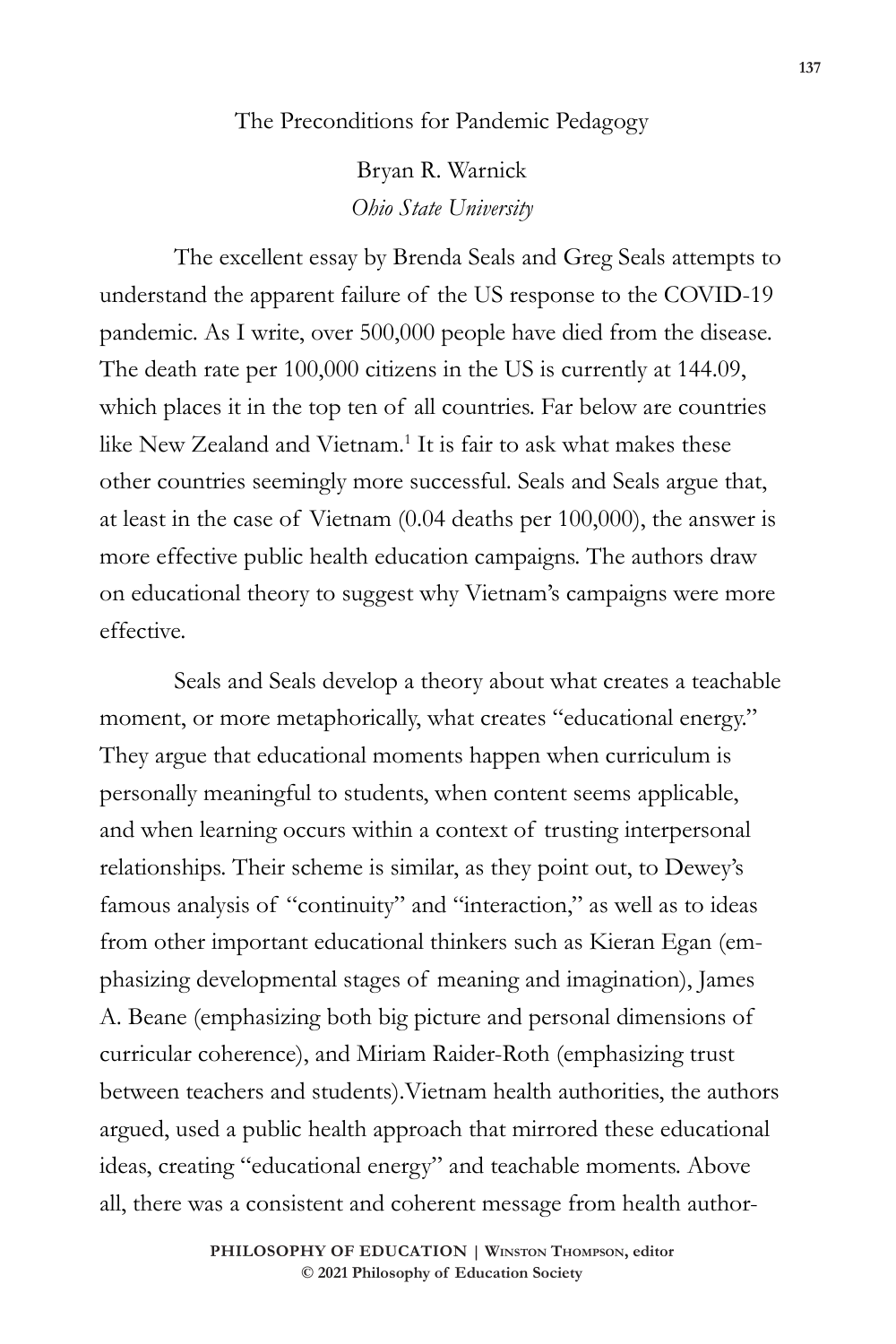ities. As for the US response, well, we all know how that has played out: While Vietnam had a clear and consistent message, we were busy talking about drinking bleach.

The article ends with a compelling call for collaboration between educational theorists and public health educators. I wholeheartedly endorse this suggestion. COVID has taught us many things, among them, that our current ways of thinking about public discourse, including public health, are simply not working. The authors are surely right to urge a different approach, and the best educational thinking will indeed be required as part of this process.

As I think about this essay and reflect on the United States – a big, booming, boisterous, badly-behaving country – I try to imagine a successful public health campaign, along the lines of what apparently happened in Vietnam. And then I think of all the nonsense we have seen: the hordes of anti-lockdown protestors, undergraduate students partying on campuses, conspiracies to kidnap health-conscious governors, armed militia surrounding the houses of state health directors, and so forth. And, with all this in mind, I wonder, How did we get to this point? And what, really, would have made a difference?

As I see it, there are a number of obstacles to offering a coherent and consistent message in our chaotic context. First, there is the longstanding anti-authoritarian and anti-intellectual impulse in this country,<sup>2</sup> which perhaps has recently taken on a bit more strident anti-science and anti-medical gloss. Also new is that this anti-intellectualism and anti-expertism has become amplified by people with the highest positions of public responsibility and by media companies with large megaphones and big audiences. We are now in an alternate universe from what happened in Vietnam: in the US, people who question public health authorities are celebrated as folk heroes of liberty,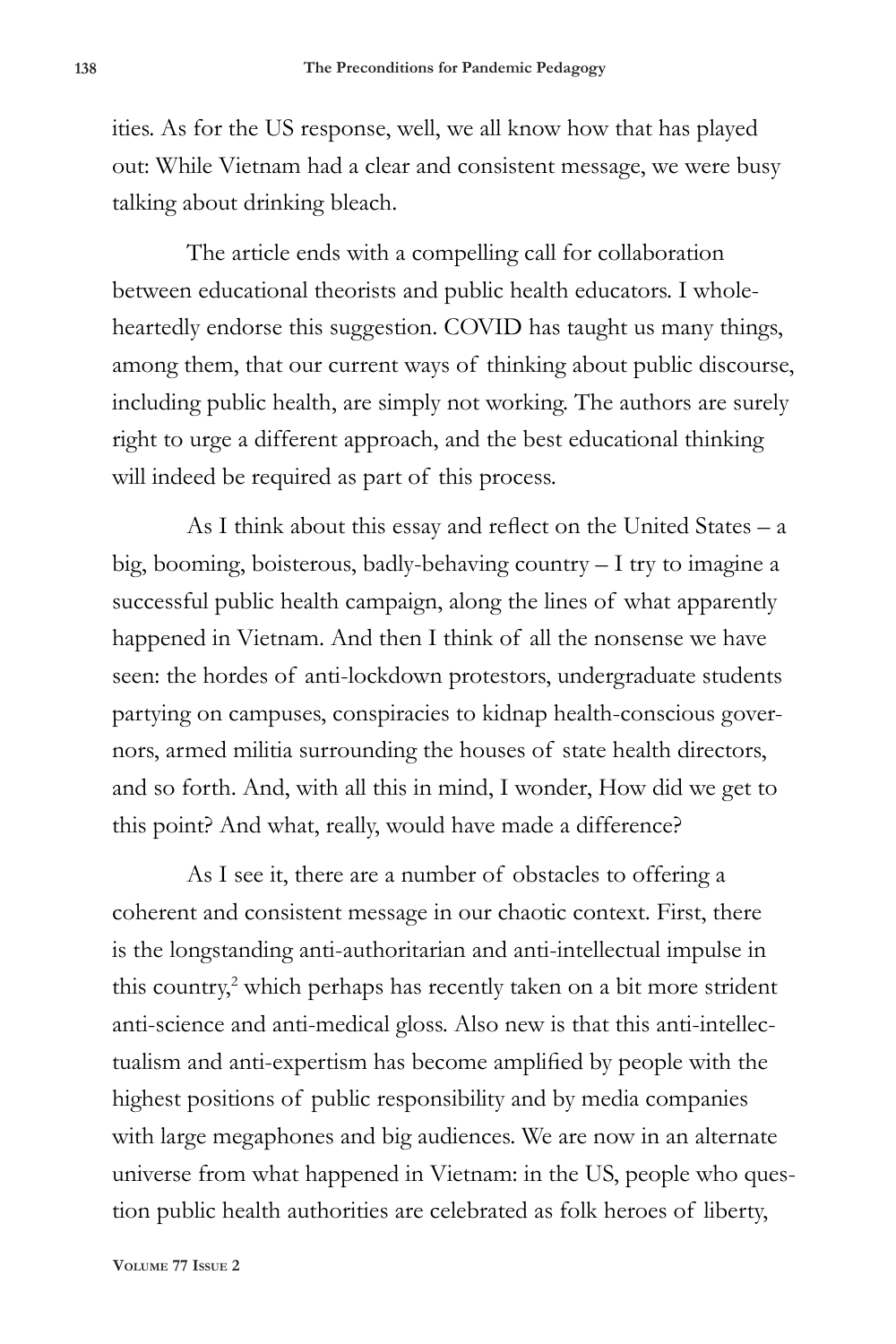and those who have their platforms removed for purveying spurious information become martyrs of the sinister "cancel culture."

This anti-authoritarianism is not an easy issue to resolve, even theoretically. After all, we do want to encourage the questioning of authorities and experts, and we want schools to teach students this disposition, at least to some extent. Certainly, cultural elites, hailing from the best universities, can have blinders to certain truths and experiences. Even science should be subject to skepticism. A popular expression for enlightened politicians is that they will "follow the scientists." The problem is, of course, that science always involves probabilities and uncertainties, and it cannot ultimately resolve questions of value, like economic growth versus public health. Science can only inform questions of public policy. The philosopher/entertainer Paul Feyerabend said many wrong and outlandish things about science – but he was right to point out that science becomes problematic in democracy when it becomes a structure of political authority.<sup>3</sup>

Another reason for the muddled message is that there was (and is) legitimate scientific disagreement about COVID, at lease about the relative worth of masks, about the space needed for proper social distancing, about appropriate treatments for COVID, about vaccine efficacy against new strains, and so forth. When scientific debate and uncertainty is aired so publicly, when opinions and research do battle so visibly on a public stage, public confidence is going to wane. And the solution isn't clear: we should not want to limit scientific debate, nor should we seek to hide from the public news about ongoing scientific debates. So, again, we have a real dilemma: science is messy and confusing to the public, and this will work against clear and consistent messaging.

Another confounding variable in all of this is political polariza-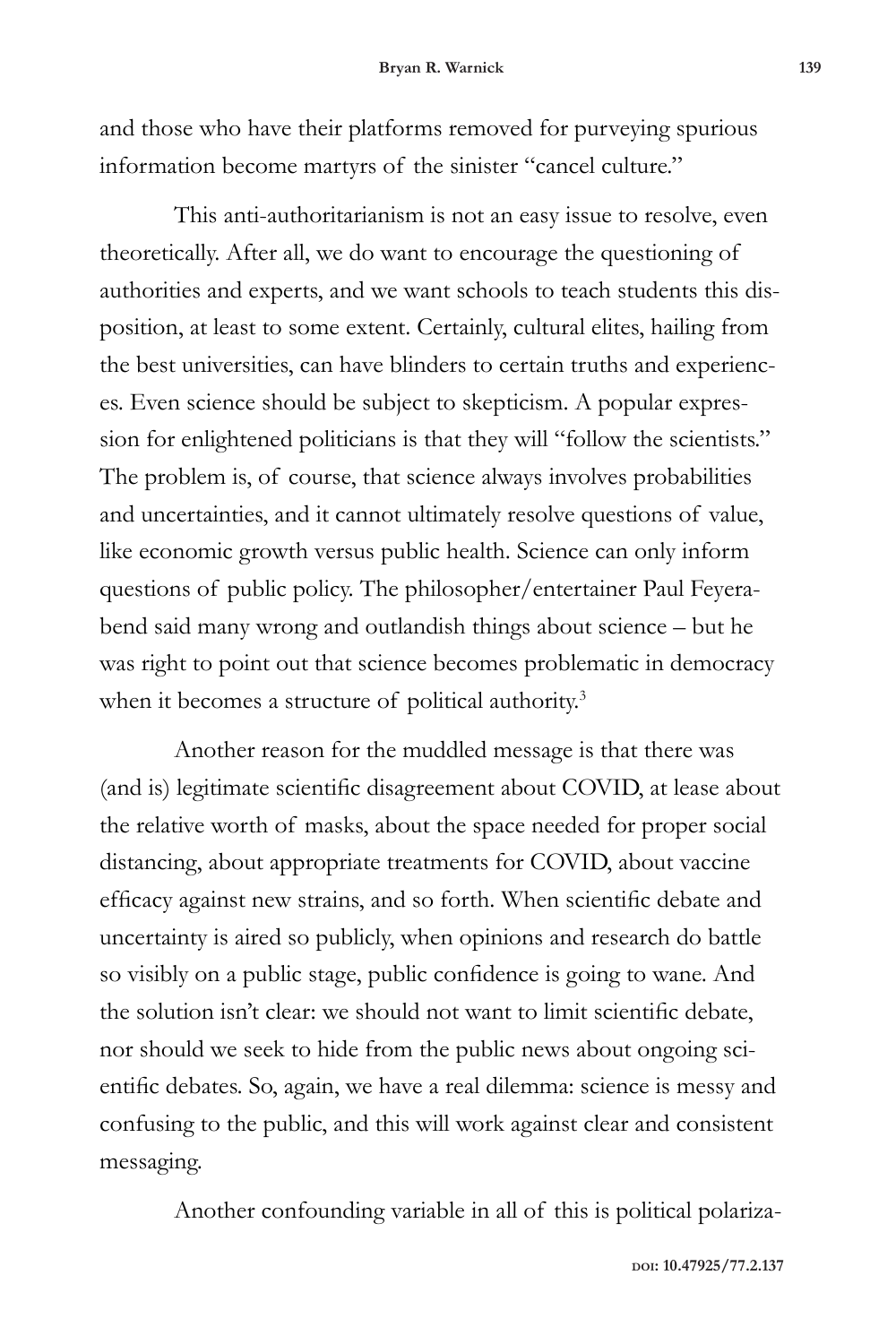tion, which research shows to be particularly high right now in historical terms.4 We seem to live in an age of what has been called "negative partisanship," which is defining one's politics according to a dislike, even loathing, of members of out-group political parties. This is more and more the driving force behind many people's political activity.<sup>5</sup> One effect of these feelings is that any policy that comes to be connected to the opposing political party becomes immediately unpopular, even as the merits of the proposal remain unchanged.<sup>6</sup> All one has to do is link public health information to partisan cues, spread that link through cable channels and social media, and suddenly the information – innocuous and commonsensical before the partisan cues – will be rejected by half of the American public.

In the face of the problems facing the American context, I find myself feeling doubtful that public health strategies informed by educational theory would make too much of a difference, although I certainly encourage giving it a try. The challenges the pandemic has revealed in our public discourse go much deeper than public health strategies. If the social conditions are not right, even the best public health publicity strategy will fail. There is a need to start much earlier, shaping those social conditions before pandemics arise. A major challenge, again, is that the reasons behind our lack of clear and consistent health messaging are complex. There are good reasons to sometimes be skeptical of authority and science, and there are good reasons for allowing messy scientific debate to play out publicly. Given this, the question becomes: how can we improve collective problem solving (in this and other areas) without also undermining an open society and a healthy impulse to question authorities and science?

I think one realistic goal is to try to encourage a more nuanced view of science and scientific authority. The answer is not to further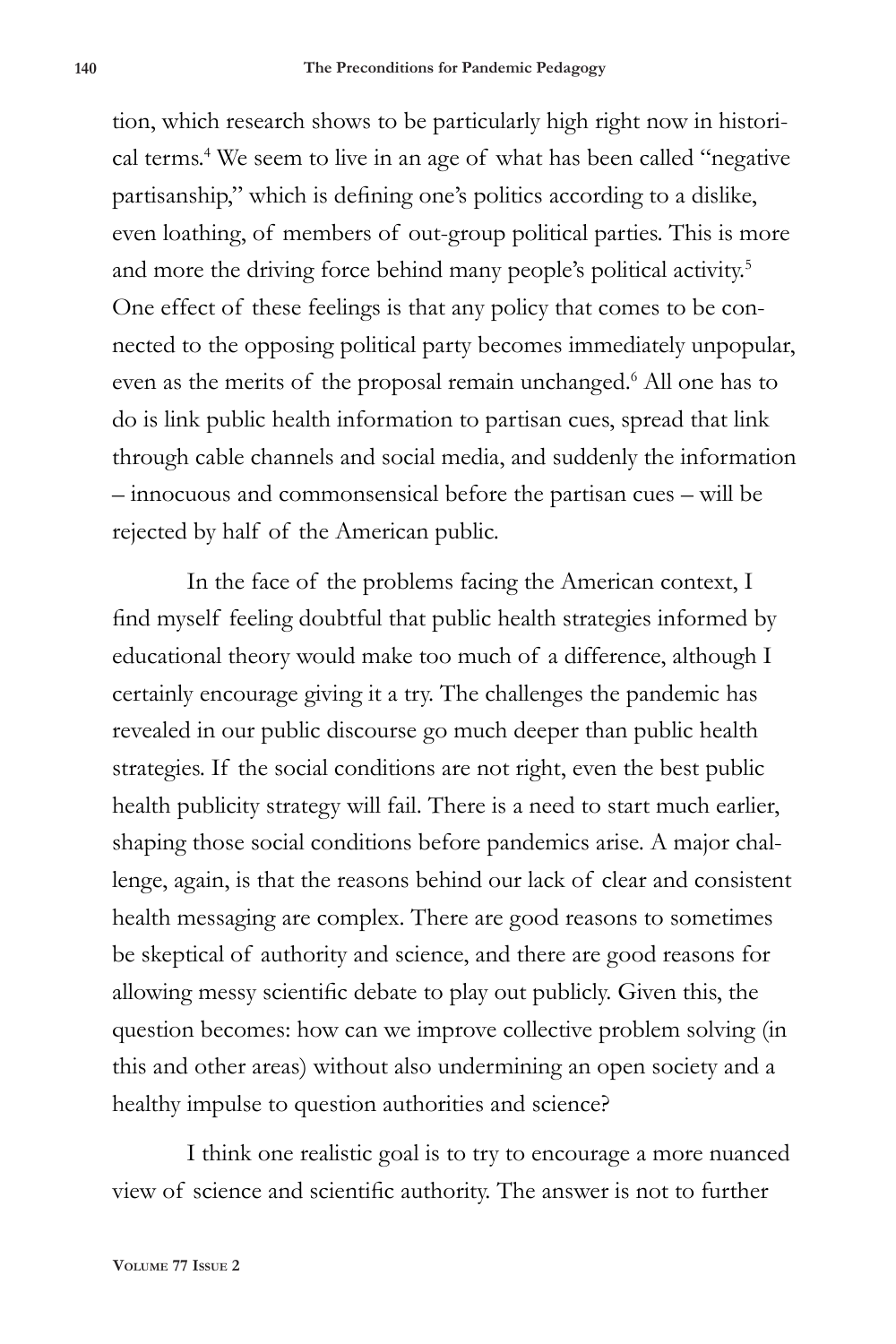exalt scientific authority, or to portray it as the last word on controversial issues, or to assume that science holds all the answers to questions of public policy. I think these messages are already sent, intentionally or not, in how we sometimes approach science education in schools. This exaltation of science leads to disillusionment as the messy underbelly of science is exposed to the public. Portraying the process as messy from the beginning – imperfect, perhaps, but bending towards truth – will give people a much better idea of what to expect in public deliberation, particularly in times of crisis. We should also give students a much better sense of the politics of science, that is, where science can help in political decision-making, but also where moral values must carry the day.

Another strategy might be to find ways to undermine reflexive polarization and negative partisanship. In a sense, we need to learn to think critically about how our in-group identifications might by warping our sense of public policy and our feelings of community. There is, thankfully, some literature on how this might be overcome. Some of the suggestions include those from a team at Cambridge University: meaningful and sustained intergroup contact, exercises in perspective taking, and development of superordinate identities and goals that go beyond political identifications.<sup>7</sup>

I think working on scientific and civic competencies is an important precondition for any successful public health campaign, at least in the US context. Only with these preconditions in place, I suspect, will a public health campaign, hopefully guided by educational theory as Seals and Seals helpfully suggest, be effective and save human lives.

<sup>1</sup> Johns Hopkins University, "Mortality Analysis," Coronavirus Resource Center, February 11, 2021, https://coronavirus.jhu.edu/data/mortality.